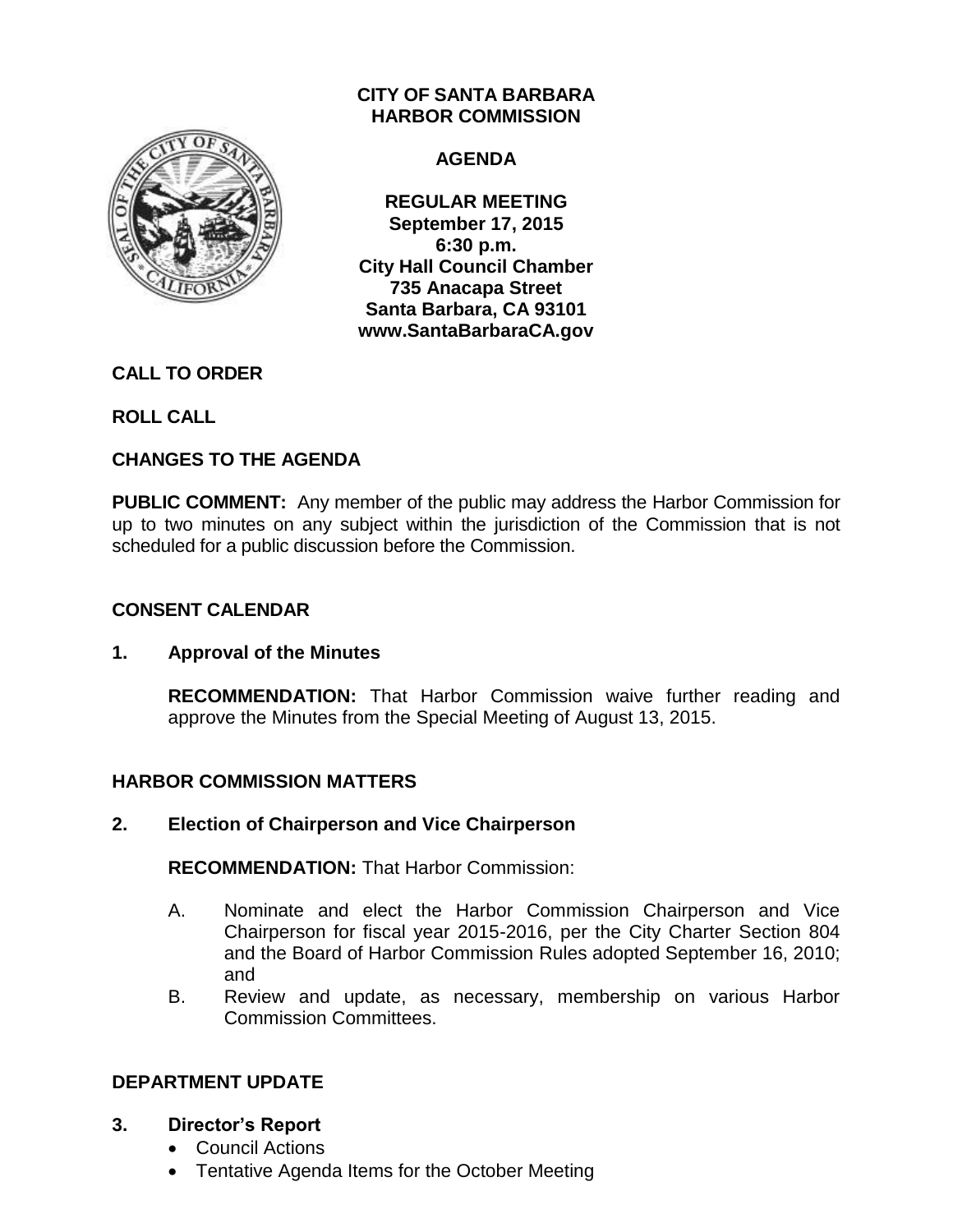Harbor Commission Agenda September 17, 2015 Page 2

### **4. Business Services Report**

- Overview of Waterfront Signage Program
- Fall 2015 Cruise Ship Season Begins

### **5. Facilities Management Report**

• Sea Landing Gangway

### **6. Harbor Operations Report**

- Farr 40 Recap
- 2015 Harbor and Seafood Festival set for October 17<sup>th</sup>
- Slip Lottery List Drawing Reminder

#### **NEW BUSINESS**

### **7. Waterfront Department Fiscal Year 2015 Preliminary Budget Review**

**RECOMMENDATION:** That Harbor Commission receive a staff report providing a brief summary of the Waterfront Department's revenues and expenditures as of June 30, 2015, and provide comments as appropriate.

#### **8. Definition of "Vessel"**

**RECOMMENDATION:** That Harbor Commission:

- A. Receive a staff report on the proposed addition of a definition of "Vessel" and related amendments to Title 17 of the City of Santa Barbara Municipal Code, and
- B. Recommend City Council approve an Ordinance adding a definition of "Vessel" and related amendments to Title 17 of the City of Santa Barbara Municipal Code.

#### **9. Harbor Patrol Boat 1 Replacement**

**RECOMMENDATION:** That Harbor Commission approve replacement of Harbor Patrol Boat 1.

#### **10. Dock Ladders**

**RECOMMENDATION:** That Harbor Commission, at the request of Commissioner Helene Webb, receive and consider a staff report related to installation of dock ladders in Santa Barbara Harbor.